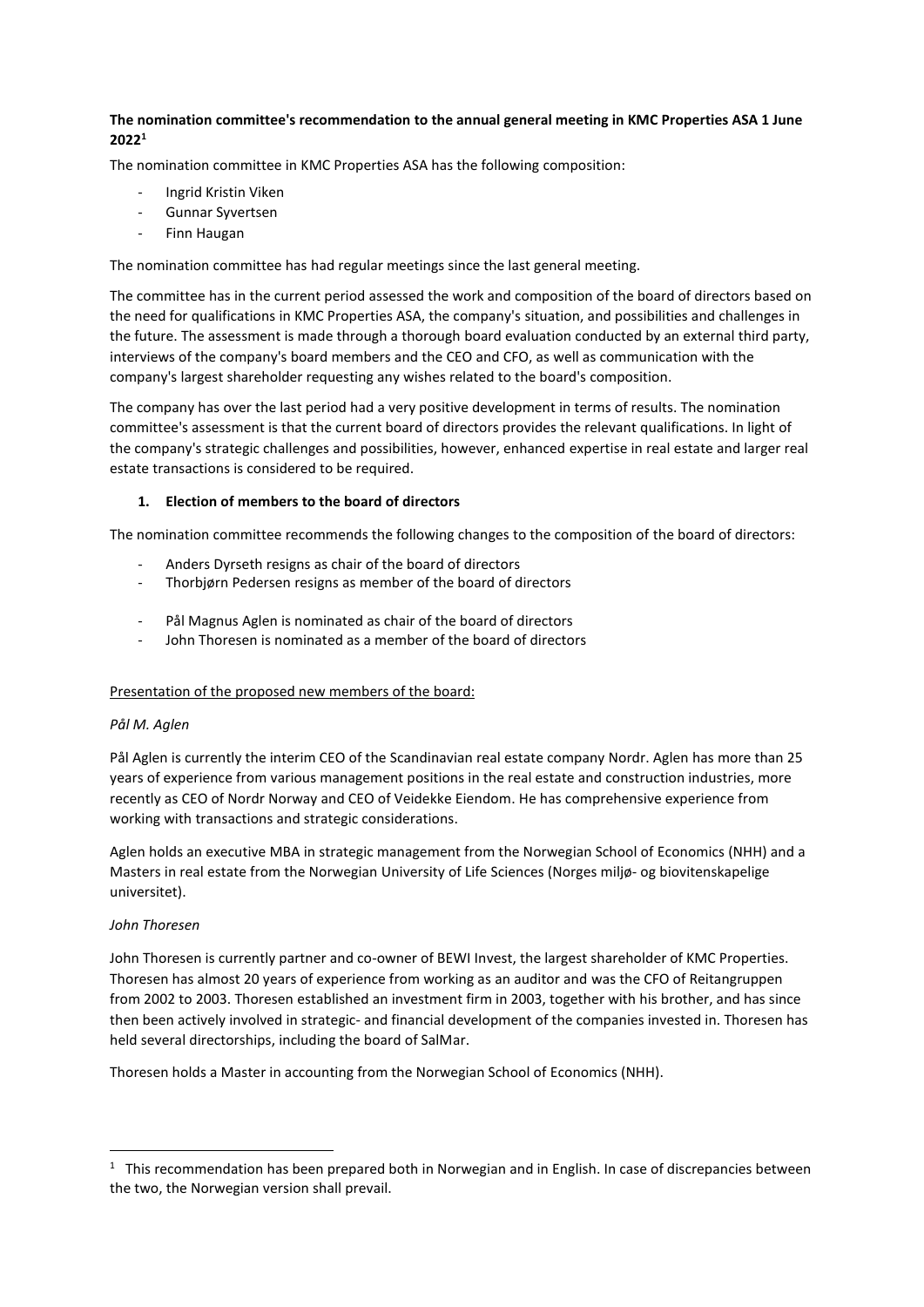The board of directors will have the following composition:

| <b>Name</b>              | <b>Position</b> | New member/re-election |
|--------------------------|-----------------|------------------------|
| Pål Magnus Aglen         | Chair           | New member             |
| Morten Eivindssøn Astrup | Board member    | Re-election            |
| Nini Høegh Nergaard      | Board member    | Re-election            |
| Stig Wærnes              | Board member    | Re-election            |
| Anna Musiej Aanensen     | Board member    | Re-election            |
| Marianne Bekken          | Board member    | Re-election            |
| John Thoresen            | Board member    | New member             |

In accordance with the company's articles of association the board members are appointed for a period of up to two years.

Information about the board members is available at the company's website [\(www.kmcp.no\)](http://www.kmcp.no/). Further, the qualifications of the board members are described in the company's annual report.

#### **2. Proposal of remuneration to the members of the board of directors and committee's**

Remuneration to the board members is proposed in a separate recommendation attached hereto. The same applies to the remuneration to the company's audit committee, compensation committee and nomination committee.

Trondheim/Oslo, 11 May 2022.

Finn Haugan **Gunnar Syvertsen** Ingrid Kristin Viken